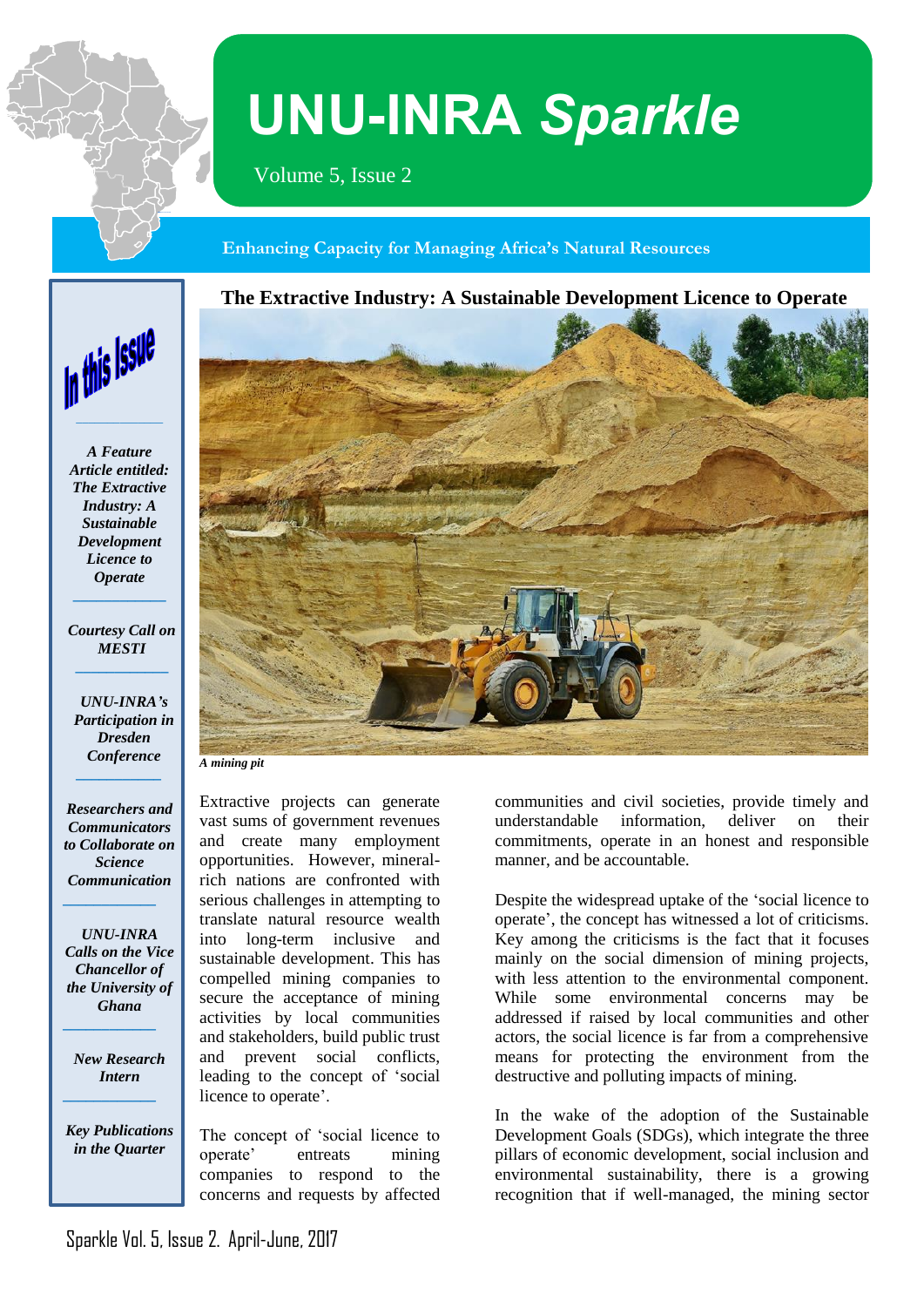can play a positive role in promoting broad-based development and structural transformation in many countries. Indeed, mining can contribute more directly to the achievement of eight of the global goals relating to poverty eradication (SDG #1), clean water and sanitation (SDG#6), sustainable and affordable energy (SDG#7), decent work and economic growth (SDG#8), industry and infrastructure (SDG #9), climate action (SDG#13), life on land (SDG#15), as well as peace and justice (SDG #16).

The inadequacy of the existing governance landscape in the extractive sector calls for a new governance framework, particularly in light of the SDGs, hence a proposed concept; 'sustainable development licence to operate'. This concept aims to help improve on the 'social licence to operate', by reflecting the significant potential contribution of the mining sector to realise the sustainable development of mineral-rich developing countries. It highlights the importance of governance for the achievement of positive economic, social and environmental outcomes.

The 'sustainable development licence to operate' calls on governments to put in place clear, comprehensive and transparent laws, policies and regulations, to build strong institutions, train skilled professionals and set up accountability mechanisms to ensure that policy frameworks and rules are implemented. The concept requires close collaboration and cooperation between countries and actors, with all relevant stakeholders incorporating the principles enshrined in the SDGs into their own practices and operations.

In brief, this new paradigm demands the reconciliation of the aspirations of different actors such as multinational companies, governments, non-governmental organisations, civil society organisations and land users in the extractive sector, so as to ensure shared benefits from mining.

*This article is culled from a journal article by Pedro, A., Ayuk, E.T (Director of UNU-INRA), Bodouroglou, C. et al., published in the Mineral Economics Journal (2017). It is available at[: https://link.springer.com/article/10.1007/s13563-017-0108-9](https://link.springer.com/article/10.1007/s13563-017-0108-9)*

**GCIC Team Improves Relationship with MESTI**



*The GCIC team with MESTI officials*

A team from the Ghana Climate Innovation Centre (GCIC) led by Mr. Michael Ehst; the GCIC Task Team Leader at the World Bank, paid a working visit to the Ministry of Environment, Science, Technology and Innovation (MESTI) on  $13<sup>th</sup>$  June, 2017 in Accra. The aim of the visit was to improve the working relationship between the project team and officials of the ministry. The meeting discussed the GCIC project and brainstormed on how it can be sustained to the benefits of many Ghanaians.

Funded through a grant from the World Bank Group and partners, the Ghana Climate Innovation Center is a green project incubation hub where entrepreneurs and start-up ventures can access support to develop their innovative ideas into strong and viable businesses. The project is being implemented by Ashesi University College (Ghana), SNV, Ernst &Young, and UNU-INRA. UNU-INRA is leading the policy component of the project.

**UNU-INRA Experts Participate in Dresden Nexus Conference**



*UNU-INRA Experts making their presentations*

Experts from UNU-INRA represented the Institute at the 2017 Dresden Nexus Conference organised by the United Nations University (UNU-FLORES) and other partners in Germany from  $17<sup>th</sup>$  -19<sup>th</sup> May. The conference was held on the theme: 'SDGs and Nexus Approach: Monitoring and Implementation'.

Speaking on the topic: 'opportunities and challenges to adopt sustainable watershed management in croplivestock system', Dr Gebreyesus Brhane Tesfahunegn, Land and Water Resources Research Fellow at UNU-INRA, underscored the need to combine knowledge and the skills of all stakeholders for an effective adoption of land and watershed interventions in Africa.

The Institute's Green Economy Research Fellow, Dr Dorothé Nje Yong, in her presentation, called on stakeholders to provide incentives for communities to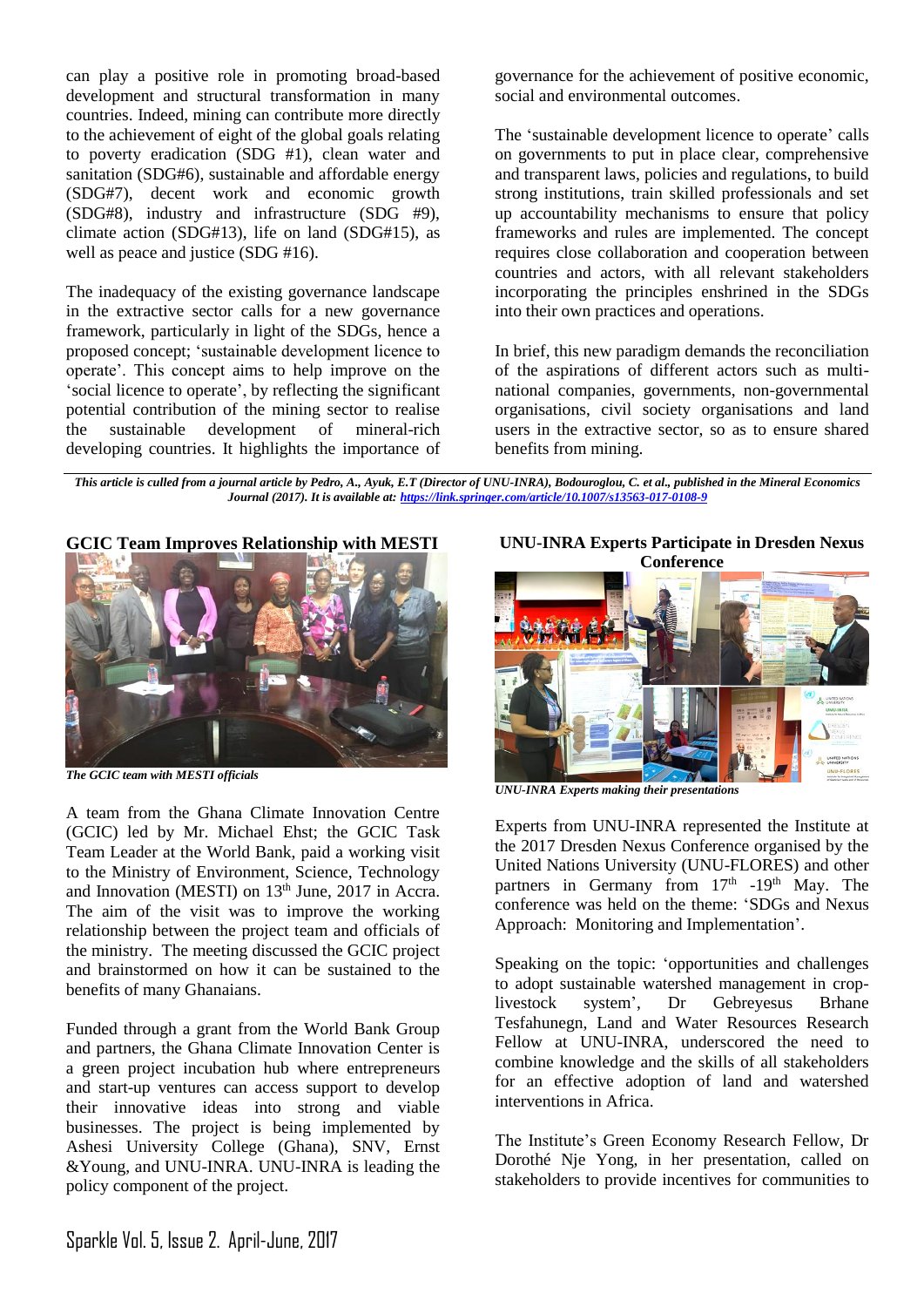adopt soil and water conservation technologies. This, she indicated, will help reduce soil erosion and other environmental costs in Africa.

On her part, Dr Ngozi Finette Stewart, made a poster presentation on a study that is investigating the impact of urban sprawl on ecosystem services, environmental quality and livelihoods of communities in the Eastern Region of Ghana. She noted that the research would provide policy options on the impact of urban expansions on environmental sustainability and livelihoods.

## **Researchers and Communicators to Collaborate on Science Communication**



*Cross-section of the workshop participants*

A two-day workshop held by the United Nations University (UNU-INRA and UNU-MERIT), in partnership with the United Nations Information Centre (UNIC), Accra, encouraged researchers/ scientists, communications officers and journalists to collaborate to effectively inform stakeholders including local communities on the outcomes of scientific findings.

The workshop, dubbed "Reach & Turn" urged the participants to put scientific results in a clear, compelling, non-technical and inclusive language for the benefit of non-technical people. The participants were urged to try and use different communication products such as policy briefs, factsheets, blogs and channels like social media platforms to communicate key research findings to non-experts.

The workshop also encouraged researchers, communication officers and journalists to take advantage of the new media landscape to widely disseminate research findings to the benefit of the public.

There were 50 participants comprising researchers, communication officers and journalists from Ghana, Liberia, Nigeria, Rwanda and Togo at the workshop.

**UNU-INRA Calls on University of Ghana VC**



*Dr Elias. T. Ayuk, Director of UNU-INRA (left) and Professor Ebenezer Oduro Owusu, University of Ghana Vice Chancellor (right)*

The Director of UNU-INRA, Dr Elias T. Ayuk paid a familiarisation visit to the office of the new Vice Chancellor (VC) of the University of Ghana (UG), Professor Ebenezer Oduro Owusu. The courtesy call was to formally brief the new Vice Chancellor on UNU-INRA's programmes and activities.

Dr Ayuk seized the opportunity to thank the University of Ghana for its continuous support to UNU-INRA and reiterated the Institute's commitment to continue to collaborate with the University to promote excellence in research that informs policy makings.

## **New Research Intern**



*Ms Yolanda Borquaye, the Research Intern*

UNU-INRA

welcomed a new research intern, Ms Yolanda Borquaye. Ms Borquaye is currently pursuing her Juris Doctorate at New York University, School of Law, where she is focusing on various aspects of International Law.

She earlier obtained her Bachelors of Arts Degree in Sociology and Government from Harvard University, Massachusetts, where she majored in International Development. Her research interests encompass legislative frameworks for extractive resources and natural resource management within Africa.